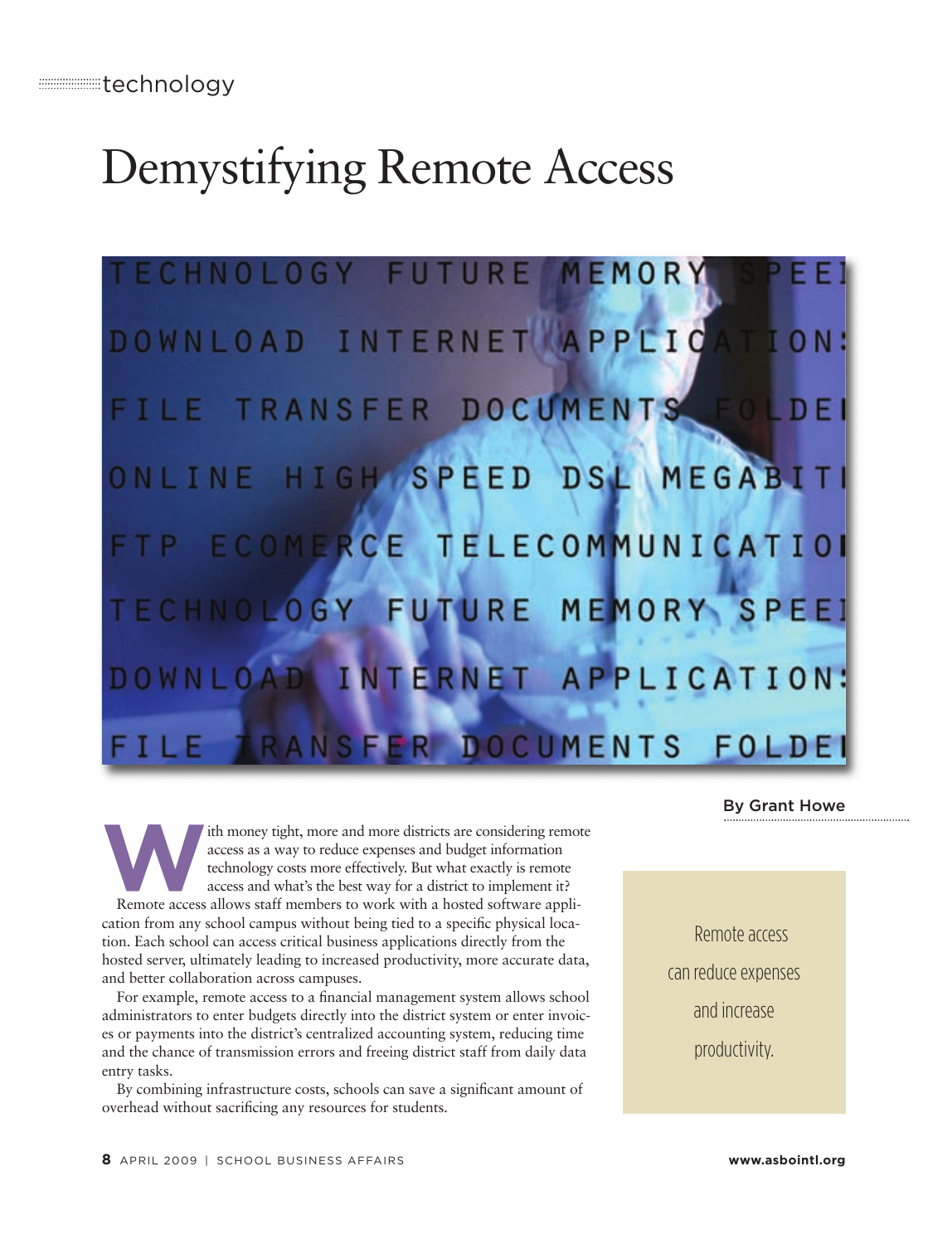#### **How Remote Access Works**

Most application providers today use a remote access protocol, such as Microsoft's Remote Desktop Protocol (RDP) or Citrix's XenApp, to offer secure remote access with a reasonable amount of bandwidth.

A remote access protocol allows an organization to host an application on a remote server and transfer what amounts to screen shots back to the user. Once set up, staff members can work remotely with the hosted software solution from their laptop, classroom desktop, or home computer as though they were in the office.

A virtual private network (VPN) is another way to create remote access. With this method, the user creates a session with the VPN server, which is a secure "tunnel" directly into the network. Although secure, this technology option passes more data and, therefore, requires more bandwidth than a remote access protocol. It also requires savvy information technology (IT) staff to maintain the server hardware and security updates.

#### **Flavors of Remote Access**

If your school has a solid IT department, with the skill sets necessary to manage an application server and keep it secure, you may be able to host your own solution. Locating the server and equipment you purchase in a remote data center that provides the network access, power, and sometimes firewall configuration is a great option for schools that have an established and experienced IT staff, but lack a secure data center, reliable power, or enough Internet bandwidth to host internally.

## If your hardware infrastructure is older, or needs replacement, consider hosting.

If your hardware infrastructure is older, or needs replacement, consider hosting. With hosting, vendors provide the equipment, including the power and bandwidth, for a fee. Generally, the vendor is responsible for keeping an organization's servers up and running and adhering to a service level agreement to maintain the server's operating system.

Although the vendor does not generally support any software that resides on the operating system, hosting is still a good opportunity to alleviate some of your IT staff's burden and possibly reduce costs.

Managed service takes hosting to the next level. Here, you get everything a hosting provider would normally supply, plus management of the common services needed to run your business application, including the database, Web server, and the remote access technology itself

#### **VALUE OF REMOTE ACCESS**

- Lessening of considerable and possibly all IT burden
- Removal of complex hardware considerations and updates
- Partnering with someone who truly knows IT
- Security
- Compliance
- Disaster recovery
- Accessibility
- No more worries about backing up a server or your data
- Ability to focus on your true mission

(remote access protocol or VPN). Managed services are an ideal choice for schools that have few or inexperienced IT staff or are looking to reduce IT burdens. However, even with managed services, some IT staffing is required to run your application.

Application service providers (ASPs) pick up where managed service providers leave off. ASPs offer Webenabled remote access to popular applications. They generally charge a monthly fee for access, and possibly a licensing fee for the application itself.

Partnering with an ASP generally eliminates the need for IT staffing for the particular application you wish to use, making it an attractive option for schools with few or no IT staffers. The drawback is that you must find an ASP that offers the application you want. For niche software, this can sometimes be an issue.

Software-as-a-service (SaaS) applications typically use a standard Web browser interface and are built to be exclusively sold by the software developer as SaaS. Although it is simple to begin using a SaaS product with no IT staff at all, the most significant drawback of SaaS is that the vendor owns your data. You can get a data export, but you cannot buy the software and run it yourself. To do that, you would need to transform and import the data to another package, so making the switch to another hosting model would incur high costs.

#### **Security and Compliance Considerations**

Security is serious business. There is no quicker way to give your school district a "black eye" than to have a security breach that results in a loss of personal information. Before hosting your school's applications, you must consider general security best practices, such as using a properly configured firewall, virus protections, automated patching of operating systems, and security policies and procedures.

In addition to IT security considerations, your remote access solution may also need to satisfy compliance regulations, including the Sarbanes-Oxley Act, the Payment Card Industry Data Security Standard, the Health